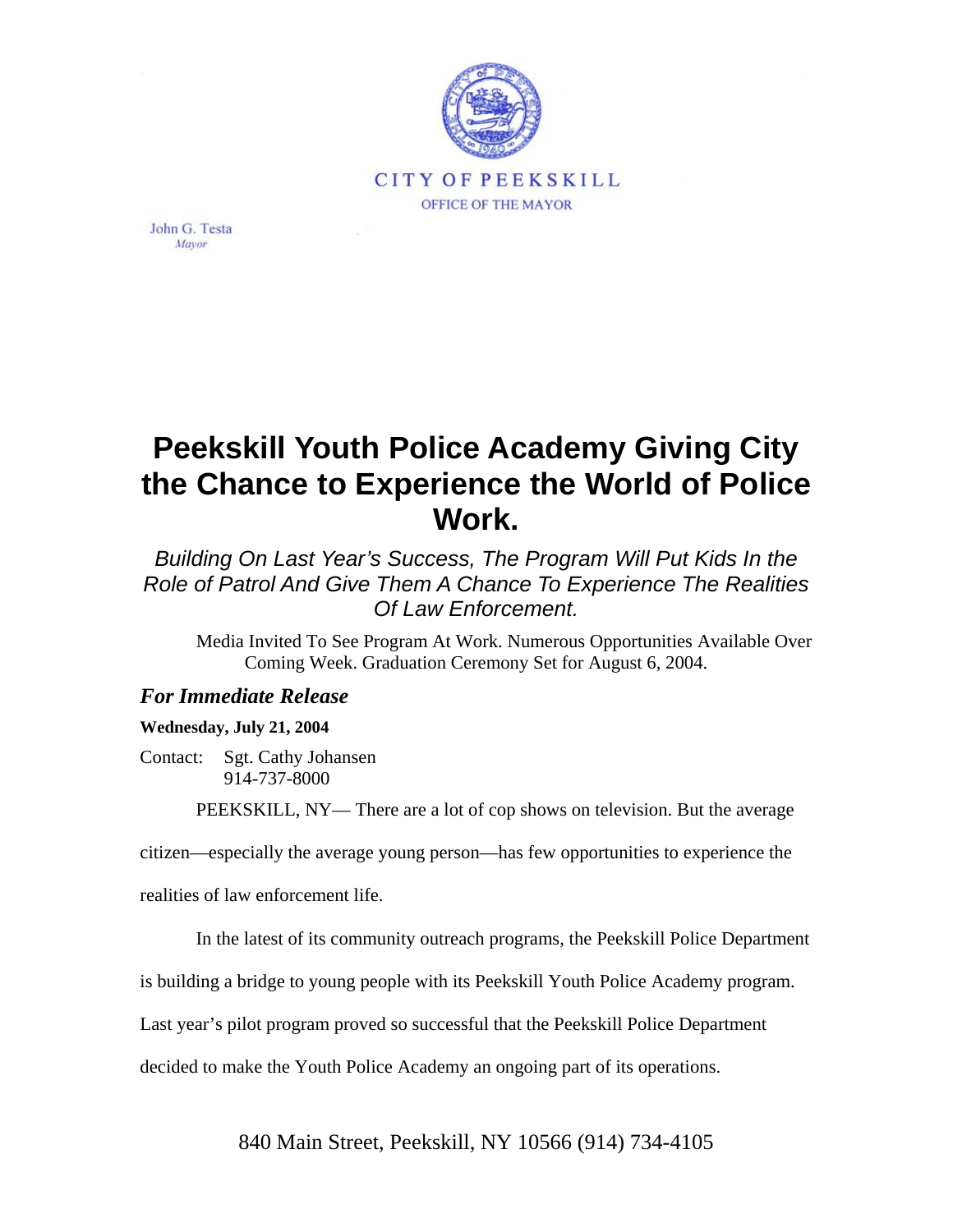Each summer, a maximum of 18 youths aged 12-15 will get a chance to experience what the life of a police officer is like.

"It's vital that we give our youths a chance to experience the responsibilities and realities of the world of law enforcement," says Mayor John Testa. "This program does that. Even more important, it demonstrates the creativity, commitment and initiative of our Police Department, whose members created this program themselves," he says.

Over the course of 10 working days from 9:00 a.m. to 3;00 p.m., the youths will get a chance to learn the realities of such sometimes mundane and frequently dangerous tasks as traffic stops, arrest procedures, building searches, detective investigative techniques and crime scene investigations. There are also extensive classroom sessions at the Peekskill Neighborhood Center at 4 Nelson Avenue.

"We take 10 days to really just stretch out a day in the life of a police officer," says Sgt. Cathy Johansen, unit supervisor of the Peekskill Police Department's Community Policing Division. "We show them everything a police officer might experience while he's on patrol—what he would have to know and how he feels going through it," she says. "We put them through simulated situations where they actually become the police officers themselves."

All the slots available in the program are usually filled long before it starts. Participants must fill out a detailed application, get at least two references and have a good record at the time they enroll. The program is open to both young men and young women. Four graduates of last year's Youth Police Academy are assisting in the training this year.

2